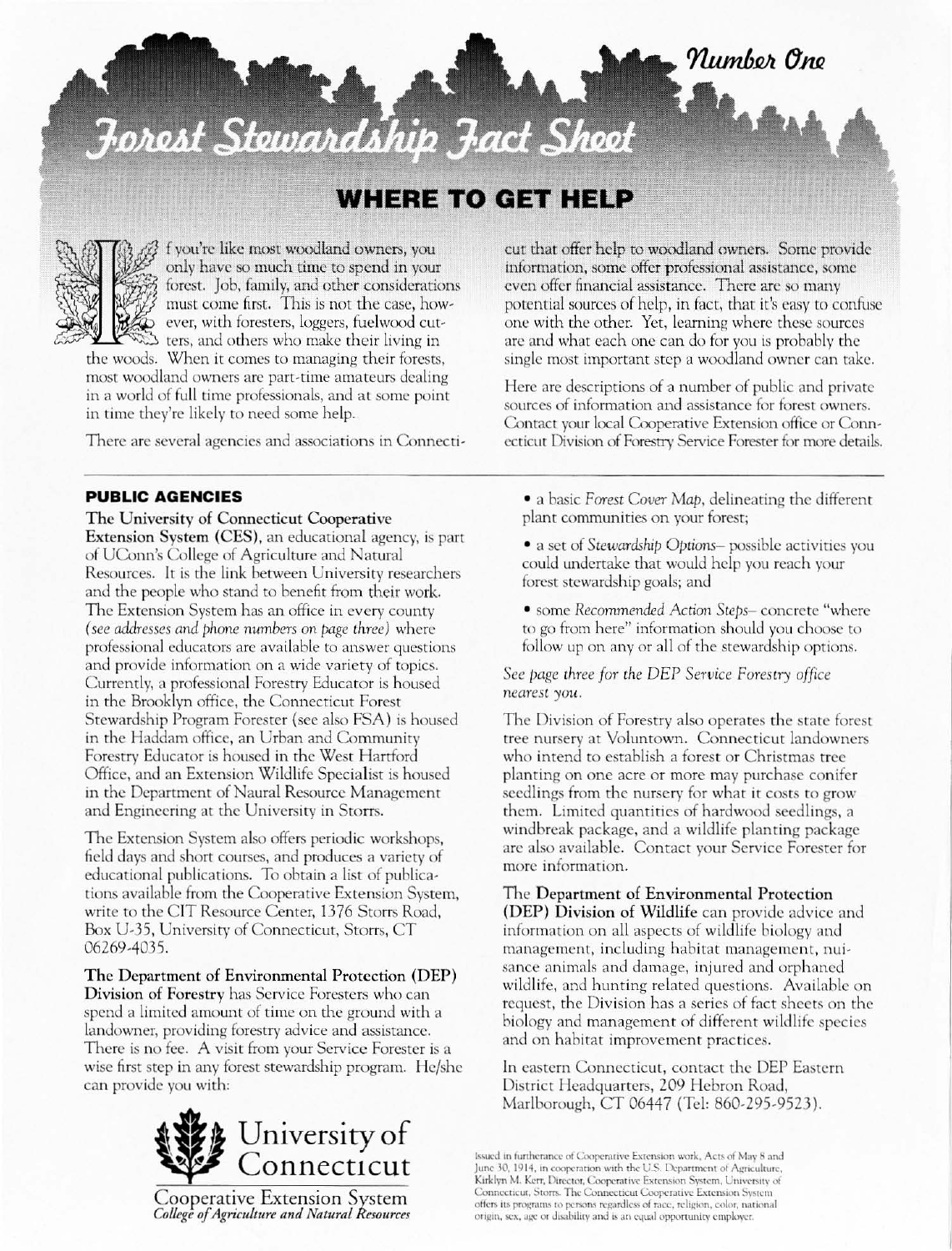## Forest Stewardship Fact Sheet Number One

In western Connecticut, contact the DEP Western District Headquarters, 230 Plymouth Road, Harwinton, CT 06791 (Tel: 860-485,0226).

The Department of Environmental Protection Natural Resources Center is a dynamic storehouse of information on Connecticut's natural resources. The center maintains detailed data on Connecticut's earth, water, and coastal resources, including rare and endangered species, and on Connecticut's natural history. A directory of information and publications available may be obtained by contacting rhe Natural Resources Center, Department of Environmental Protecrion, 79 Elm Street, Hartford, CT 06106 (Tel: 860-424-3540).

The Farm Service Agency (FSA), a branch of the U.S. Department of Agriculture, will pay up to 75% of the cost a woodland owner incurs by implementing certain forest management practices. Reimbursement is provided under the *Stewardshil}* Incentive *Program,* a comprehensive program covering dozens of pmctices in these caregories:

- 1. Forest Stewardship Plan Development
- 2. Reforestation and Afforestation
- 3. Forest Improvement
- 4. Soil and Water Protection
- 5. Riparian and Wetland Protection
- 6. Fisheries Habitat Enhancemenr
- 7. Wildlife Habitat Enhancement
- 8. Recreation and Aesthetic Enhancement

Look for FSA under "United States Government -Department of Agriculture" in the blue pages of your telephone directory, or contact your Service Forester.

The Natural Resource Conservation Service (NRCS) is a branch of the U.S. Department of Agriculture which offers infonnation and technical assistance to landowners on natural resource conservation. NRCS has mapped the entire state for soil types and, along with a soils map, can provide information on the characteristics of your soils and their potential management problems or limitations. NRCS also offers technical assistance for locating and constructing woods roads, controlling soil erosion, and wildlife managcment.

NRCS works closely with the Soil and Water Conservarion Districts, which exist throughout the state. A landowner can become a district cooperator by signing an agreement to conserve soil and water resources. Several districts also sell tree and shrub seedlings to landowners.

Look for NRCS under "United States Government - Department of Agriculture" in the blue pages of your telephone directory.

#### PRIVATE FORESTERS

Consulting foresters arc private independent professionals who cam their living managing forestland for woodland owners. They also serve as the landowner's representative in marking, tallying and marketing timber and other forest products. Most offer a full range of forest and wildlife management services. They charge for their services, either on a per diem basis or as a percentage of gross income received for wood products sales which they oversee. Your Service Forester or Extension Forestry Educator can provide a list of certified consulting foresters in your area.

Industrial foresters work for a wood using industry, usually a sawmill. Most offer professional marketing services if you sell your timber to their employer; a few offer comprehensive management services as well. The cost of their services are usually not charged directly to the land owner but are incorporated into the price received for the timber purchased. Your Service Forester or Extension Forestry Educator can provide a list of certified industrial foresters in your area.

#### ASSOCIATIONS

The Connecticut Christmas Tree Growers Association encourages state-of-the-art Christmas tree management through informational field meetings and newsletters. Contact CCTGA through Michael Pochan, Secretary, 920 Wesr Srrcer, Guilford, CT 06437.

The Connecticut Forest and Park Association is dedicated to conserving Connecticut's forests, wildlife, and natural resources. The association sponsors informational events, and publishes the quarterly magazine *Connecticut* Woodlands. Contact CFPA, 16 Meriden Road, Rockfall, CT 06481 (Tel: 860-346-2372).

The Eastern Connecticut Forest Landowners Association promotes forest stewardship by providing

local forest management and marketing information. ECFLA publishes bimonthly newsletters, an annual directory of local resources for woodland owners, and hosts biannual field programs. Conraer ECFLA ar PO. Box 404, Brooklyn, CT 06234.

The Maple Syrup Producers Association of Connecticut promotes maple sugaring for fun and/or profit. MSPAC sponsors bi-annual field programs; members receive a biannual newsletter and free subscriptions to the Maple *Syn,p]ollmal* and rhe *Maple* Digest. Contaer MSPAC through Tricia Kasulaitis, Secretary, 69 Goose Green Road, New Hartford, CT 06057 (Tel: 860-379-8787).